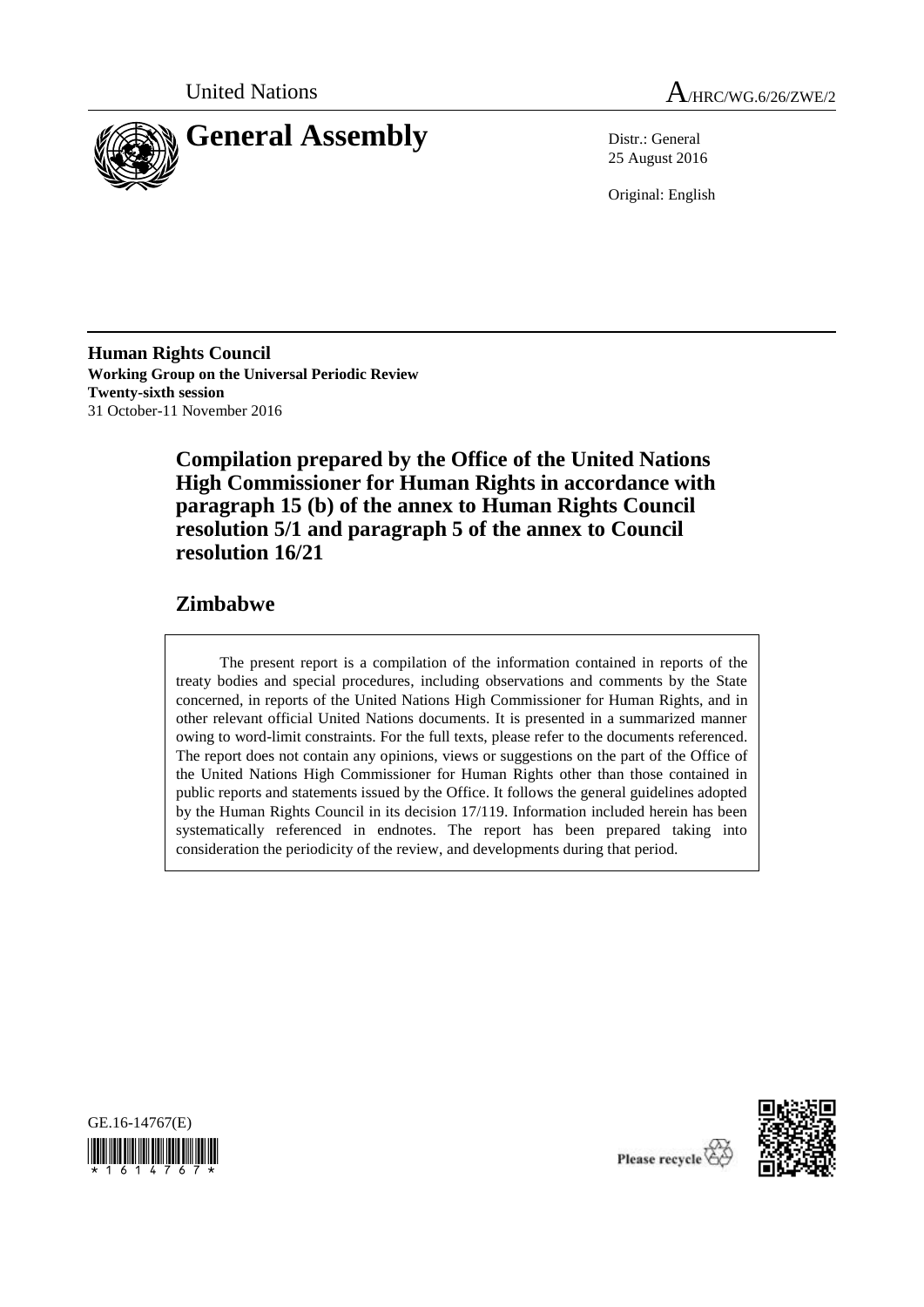# **I. Background and framework**

# **A. Scope of international obligations**<sup>1</sup>

# **1.** International human rights treaties<sup>2</sup>

|                                                                       | Status during previous cycle                 | Action after review                                    | Not ratified/not accepted |
|-----------------------------------------------------------------------|----------------------------------------------|--------------------------------------------------------|---------------------------|
| Ratification, accession ICERD (1991)<br>or succession                 |                                              | <b>OP-CRC-AC (2013)</b>                                | <b>ICCPR-OP 2</b>         |
|                                                                       | <b>ICESCR (1991)</b>                         | <b>OP-CRC-SC (2012)</b>                                | <b>CAT</b>                |
|                                                                       | <b>ICCPR</b> (1991)                          | CRPD (2013)                                            | OP-CAT                    |
|                                                                       | CEDAW (1991)                                 |                                                        | <b>ICRMW</b>              |
|                                                                       | CRC (1990)                                   |                                                        | <b>ICPPED</b>             |
| Reservations and/or<br>declarations                                   | <b>ICCPR</b><br>(declaration, art. 41, 1993) | OP-CRC-AC<br>(declaration, art. 3 (2), 18 years, 2013) |                           |
| Complaints<br>procedures, inquiries<br>and urgent action <sup>3</sup> | ICCPR, art. 41 (1991)                        | OP-CRPD, art. 6 (2013)                                 | ICERD, art. 14            |
|                                                                       |                                              |                                                        | <b>OP-ICESCR</b>          |
|                                                                       |                                              |                                                        | <b>ICCPR-OP1</b>          |
|                                                                       |                                              |                                                        | OP-CEDAW                  |
|                                                                       |                                              |                                                        | <b>CAT</b>                |
|                                                                       |                                              |                                                        | OP-CRC-IC                 |
|                                                                       |                                              |                                                        | <b>ICRMW</b>              |
|                                                                       |                                              |                                                        | <b>ICPPED</b>             |

#### **2. Other main relevant international instruments**

|                                                    | Status during previous cycle                                                                                                | Action after review           | Not ratified                                                           |
|----------------------------------------------------|-----------------------------------------------------------------------------------------------------------------------------|-------------------------------|------------------------------------------------------------------------|
| Ratification,<br><i>accession or</i><br>succession | Convention on the Prevention and<br>Punishment of the Crime of Genocide                                                     |                               |                                                                        |
|                                                    |                                                                                                                             |                               | Rome Statute of the<br><b>International Criminal Court</b>             |
|                                                    |                                                                                                                             | Palermo Protocol <sup>4</sup> |                                                                        |
|                                                    | Conventions on refugees and stateless<br>persons (except 1961 Convention on the<br>Reduction of Statelessness) <sup>5</sup> |                               | 1961 Convention on the<br><b>Reduction of Statelessness</b>            |
|                                                    | Geneva Conventions of 12 August 1949<br>and Additional Protocols I and II <sup>6</sup>                                      |                               | Additional Protocol III to the<br>1949 Geneva Conventions <sup>7</sup> |
|                                                    | ILO fundamental conventions $8$                                                                                             |                               |                                                                        |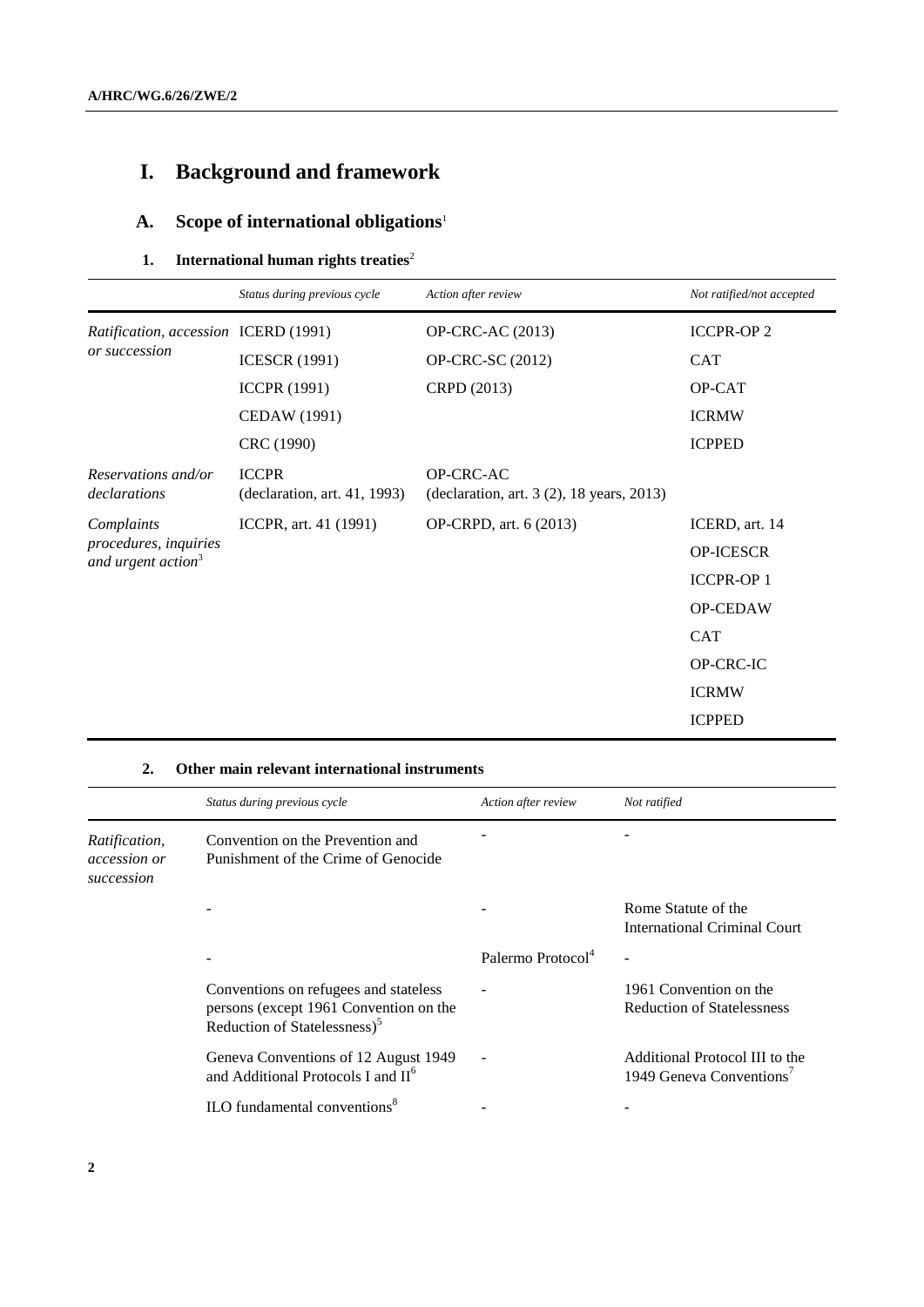| Status during previous cycle                      | Action after review | Not ratified                              |
|---------------------------------------------------|---------------------|-------------------------------------------|
| -                                                 | -                   | ILO Conventions Nos. 169 and<br>$189^{9}$ |
| Convention against Discrimination<br>in Education | -                   | $\overline{\phantom{a}}$                  |

1. The Office of the United Nations High Commissioner for Refugees (UNHCR) recalled that, during the universal periodic review held on 10 October  $2011$ ,<sup>10</sup> Zimbabwe had supported the recommendation to ratify the 1961 Convention on the Reduction of Statelessness and that it had recommended that Zimbabwe accede to the Convention.<sup>11</sup>

2. In 2016, the Committee on the Rights of the Child recommended that Zimbabwe ratify CAT, ICRMW, ICPPED<sup>12</sup> and OP-CRC-IC.<sup>13</sup> In 2012, the Committee on the Elimination of Discrimination against Women recommended that Zimbabwe ratify OP-CEDAW.<sup>14</sup>

3. The Committee on the Rights of the Child recommended that Zimbabwe consider ratifying the Hague Convention on the Protection of Children and Cooperation in Respect of Intercountry Adoption.<sup>15</sup>

## **B. Constitutional and legislative framework**

4. The United Nations country team applauded Zimbabwe for adopting, in May 2013, a new Constitution founded on principles that include the rule of law and fundamental human rights.<sup>16</sup> It recommended accelerating the process of reviewing and aligning the laws to the Constitution. <sup>17</sup> It urged Zimbabwe to utilize the legislative alignment process as an opportunity to incorporate the ratified conventions into the domestic legal framework. 18

5. The Committee on the Elimination of Discrimination against Women urged Zimbabwe to give high priority to the process of fully incorporating CEDAW into its domestic legal system. 19

6. The Committee on the Rights of the Child welcomed the constitutional provision establishing the age of majority at 18 years, as well as the prohibition on pledging children in marriage and on forced marriage. It recommended amending all statutory and customary law to establish the minimum age of marriage at 18 years.<sup>20</sup>

7. The United Nations Educational, Scientific and Cultural Organization (UNESCO) recommended decriminalizing defamation in accordance with international standards.<sup>21</sup>

8. In 2012, the High Commissioner for Human Rights stated that section 33 of the Criminal Code, dealing with "insulting or undermining the authority of the president", should be repealed. Also, section 121 of the Criminal Procedure and Evidence Act, which was seriously misused by prosecutors to block the release of persons after bail had been granted, without any reason, should be amended to prevent its frequent misuse for political purposes. 22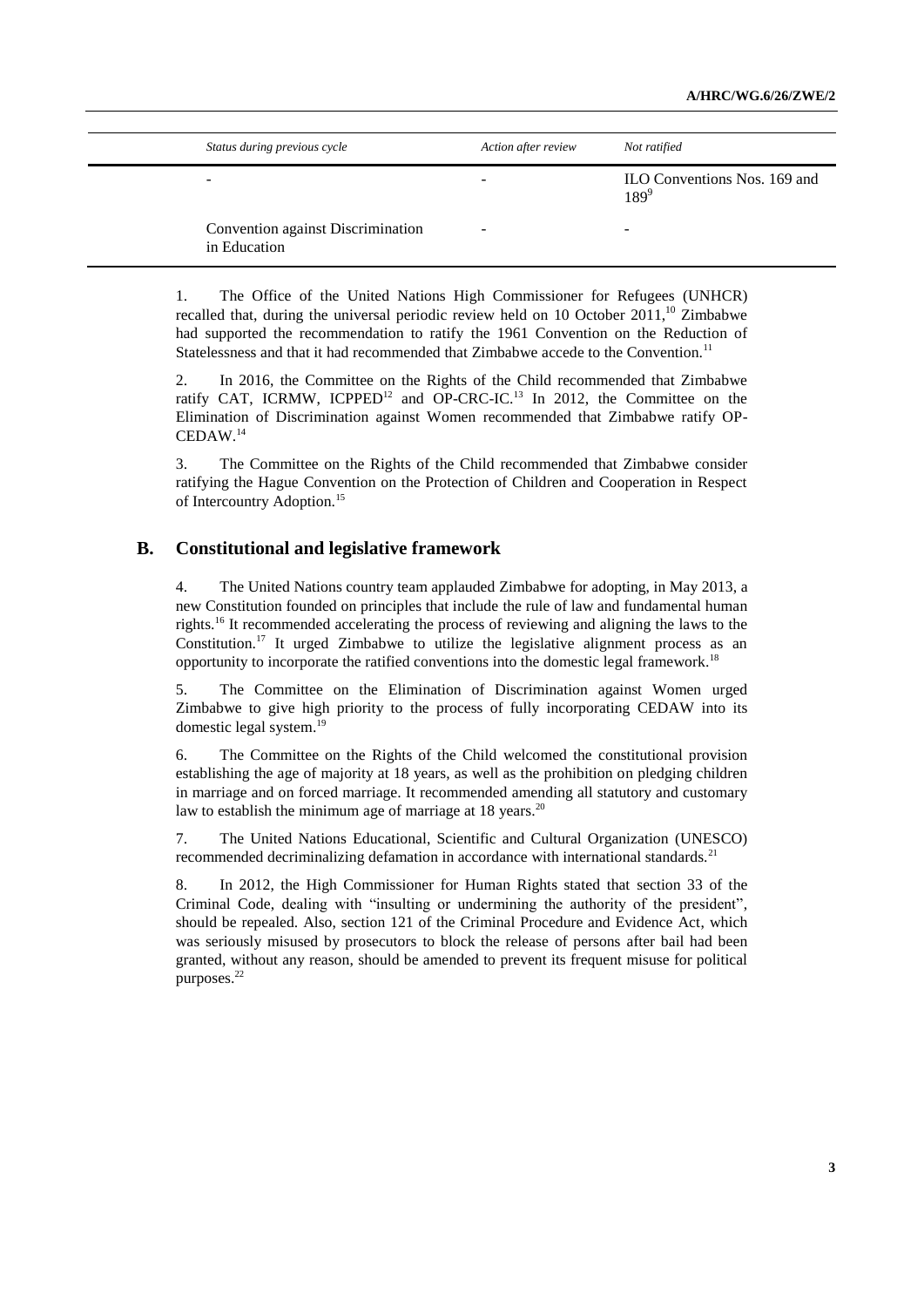## **C. Institutional and human rights infrastructure and policy measures**

| National human rights institution | Status during previous cycle | Status during present cycle <sup>24</sup> |
|-----------------------------------|------------------------------|-------------------------------------------|
| Zimbabwe Human Rights Commission  |                              | A $(2016)^{25}$                           |

#### **Status of national human rights institutions**<sup>23</sup>

9. The country team stated that the Zimbabwe Human Rights Commission remained underresourced and understaffed, which negatively affected its performance.<sup>26</sup> The country team recommended strengthening the independence of the Commission in carrying out its monitoring mandate, including in places of detention.<sup>27</sup> The Committee on the Rights of the Child urged Zimbabwe to ensure that the Commission had the mandate and resources to monitor children's rights and to ensure the independence of the Commission in relation to its funding, mandate, immunities and the appointment of its members, in compliance with the principles relating to the status of national institutions for the promotion and protection of human rights (the Paris Principles).<sup>28</sup>

10. The country team encouraged Zimbabwe to accelerate efforts to ensure the full operationalization of the Zimbabwe Gender Commission.<sup>29</sup>

11. The Committee on the Elimination of Discrimination against Women encouraged Zimbabwe to strengthen the Ministry of Women's Affairs, Gender and Community Development by providing it with adequate human, financial and technical resources and to strengthen its impact assessment mechanisms so as to ensure that gender equality policies are properly monitored and evaluated and that their implementation is assessed.<sup>30</sup>

12. The Committee on the Rights of the Child urged Zimbabwe to ensure the establishment of an appropriate body at a high interministerial level with a clear mandate and sufficient authority and resources to effectively coordinate all activities related to the implementation of CRC.<sup>31</sup>

# **II. Cooperation with human rights mechanisms**

13. The country team stated that Zimbabwe had prepared a midterm report on the implementation of the recommendations received during the 2011 review.<sup>32</sup>

14. In 2012, the United Nations High Commissioner for Human Rights expressed the willingness of her Office to provide technical support to Zimbabwe to implement recommendations from the 2011 review. She urged Zimbabwe to reconsider those recommendations the implementation of which had not been supported, as they were of great importance to the country's future.<sup>33</sup>

#### **A. Cooperation with treaty bodies**

#### **1. Reporting status**

15. The Committee on the Rights of the Child regretted that the second periodic report had been submitted with considerable delay.<sup>34</sup> The country team stated that, although progress had been made in drafting the overdue treaty body reports, delays were noted in obtaining Cabinet and Ministry approval, which had resulted in the information in the reports being outdated at the time of submission.<sup>35</sup>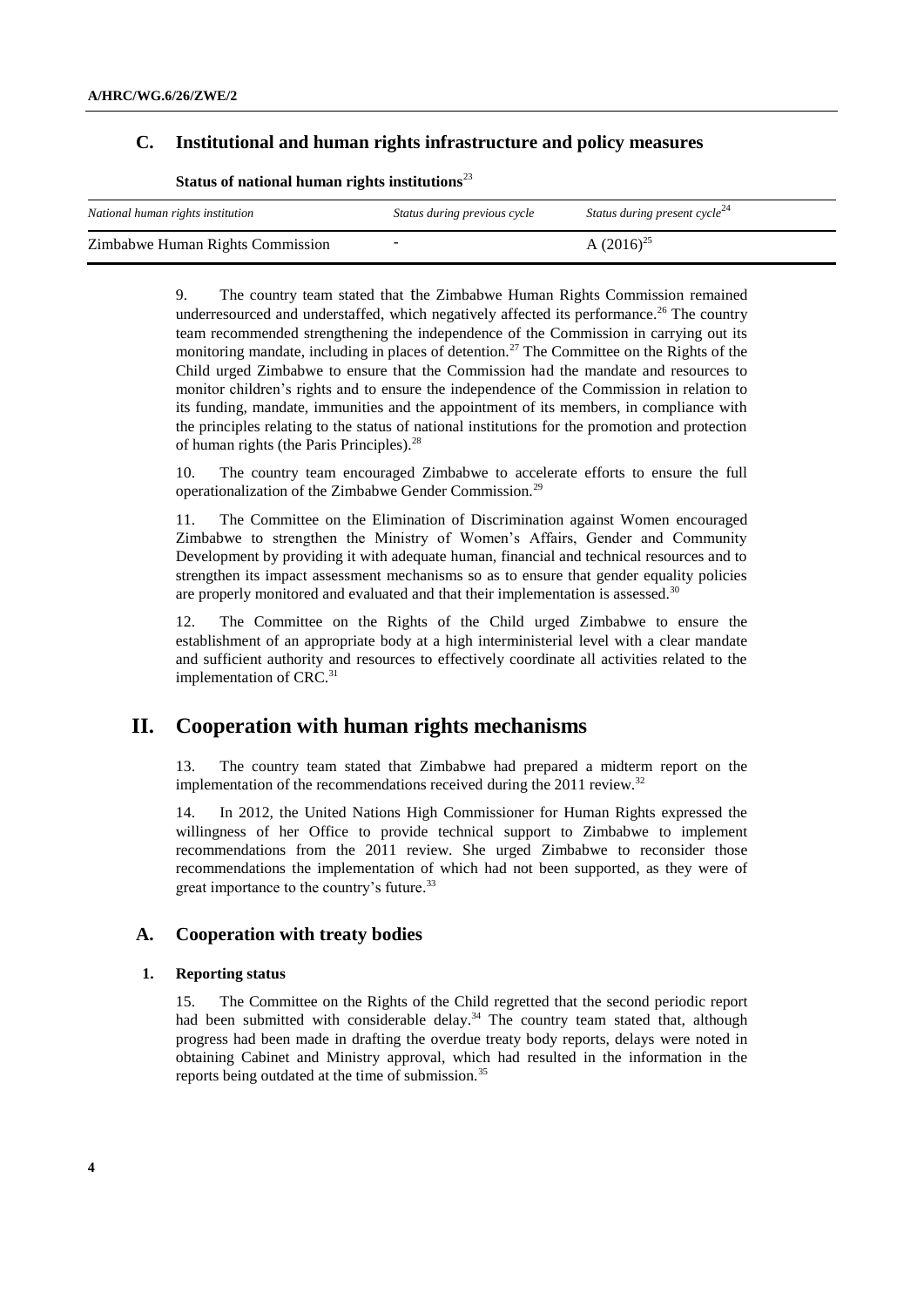| Treaty body                                                                        | Concluding<br><i>observations included</i><br>in previous review | Latest report<br>submitted since<br>previous review | Latest concluding<br>observations | Reporting status                                                                                                                         |
|------------------------------------------------------------------------------------|------------------------------------------------------------------|-----------------------------------------------------|-----------------------------------|------------------------------------------------------------------------------------------------------------------------------------------|
| Committee on the March 2000<br>Elimination of<br>Racial<br>Discrimination          |                                                                  |                                                     |                                   | Fifth report overdue since 2000                                                                                                          |
| Committee on<br>Economic, Social<br>and Cultural<br>Rights                         | May 1997                                                         |                                                     |                                   | Second report overdue since 1998                                                                                                         |
| Human Rights<br>Committee                                                          | April 1998                                                       |                                                     |                                   | Second report overdue since 2002                                                                                                         |
| Committee on the January 1998<br>Elimination of<br>Discrimination<br>against Women |                                                                  |                                                     | March 2012                        | Sixth report overdue since 2016                                                                                                          |
| Committee on the June 1996<br>Rights of the<br>Child                               |                                                                  | 2013                                                | January 2016                      | Combined third to seventh periodic reports<br>due in 2021. Initial reports on OP-CRC-AC<br>and OP-CRC- SC overdue since 2015 and<br>2014 |
| Committee on the -<br><b>Rights of Persons</b><br>with Disabilities                |                                                                  |                                                     |                                   | Initial report overdue since 2015                                                                                                        |

#### **2. Responses to specific follow-up requests by treaty bodies**

| Concluding observations                                               |        |                                                                |                                  |
|-----------------------------------------------------------------------|--------|----------------------------------------------------------------|----------------------------------|
| Treaty body                                                           | Due in | Subject matter                                                 | Submitted in                     |
| Committee on<br>the Elimination<br>of Discrimination<br>against Women | 2014   | Constitutional review; violence<br>against women <sup>36</sup> | 2015; follow-up dialogue ongoing |

# **B. Cooperation with special procedures**<sup>37</sup>

|                     | Status during previous cycle | Current status |
|---------------------|------------------------------|----------------|
| Standing invitation | No                           | N <sub>0</sub> |
| Visits undertaken   |                              | -              |
| Visits agreed to    | Torture                      | -              |
| <i>in principle</i> | Violence against women       | -              |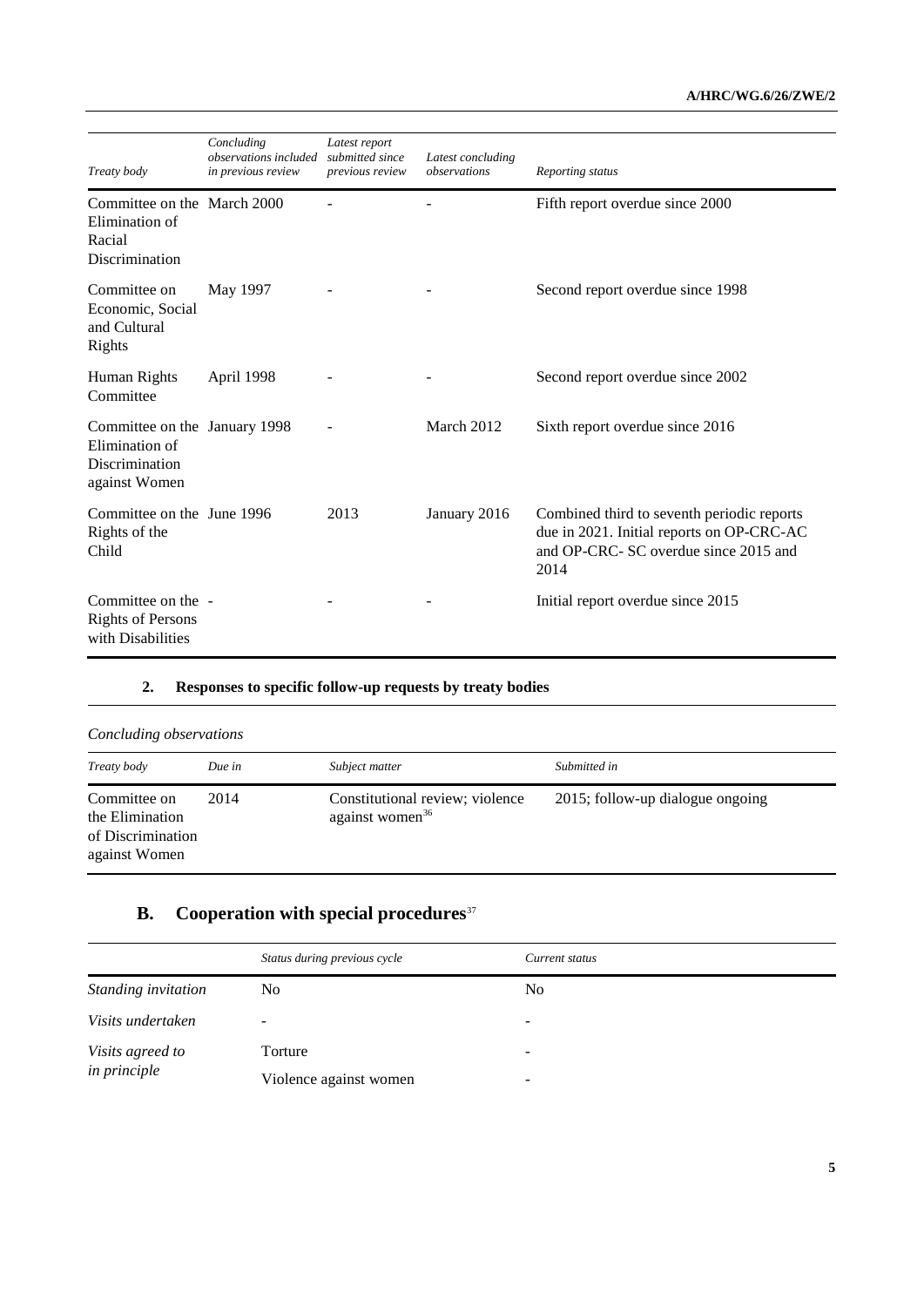|                        | Status during previous cycle       | Current status                                                                     |
|------------------------|------------------------------------|------------------------------------------------------------------------------------|
| Visits requested       | Independence of judges and lawyers | Human rights defenders                                                             |
|                        | Human rights defenders             | Violence against women                                                             |
|                        | Freedom of expression              | Peaceful assembly and association                                                  |
|                        | Torture                            | Water and sanitation                                                               |
|                        | Food                               | Extreme poverty                                                                    |
|                        | Mercenaries                        | Negative impact of unilateral coercive measures                                    |
|                        | Housing<br>Disappearances          | Torture                                                                            |
|                        |                                    | Cultural rights                                                                    |
|                        |                                    | Independence of judges and lawyers                                                 |
|                        |                                    | Freedom of expression                                                              |
|                        |                                    | Disappearances                                                                     |
|                        |                                    | Housing                                                                            |
| Demonses to letters of |                                    | During the period under review 16 communications were sent. The Government replied |

*Responses to letters of allegation and urgent appeals* During the period under review, 16 communications were sent. The Government replied to 6 communications.

> 16. The country team encouraged Zimbabwe to cooperate with the special procedures mandate holders of the Human Rights Council.<sup>38</sup>

# **C. Cooperation with the Office of the United Nations High Commissioner for Human Rights**

17. In 2012, the United Nations High Commissioner for Human Rights visited Zimbabwe.<sup>39</sup>

# **III. Implementation of international human rights obligations, taking into account applicable international humanitarian law**

#### **A. Equality and non-discrimination**

18. The Committee on the Elimination of Discrimination against Women expressed concern about the persistence of harmful norms, practices and traditions, patriarchal attitudes and deep-rooted stereotypes regarding the roles, responsibilities and identities of women and men in all spheres of life. <sup>40</sup> It urged Zimbabwe to put in place a comprehensive strategy to modify or eliminate patriarchal attitudes and stereotypes that discriminate against women.<sup>41</sup>

19. The Committee also expressed concern about customary and religious laws and practices that discriminated against women in the area of marriage and family relations, such as polygamy and bride price (*lobola*), and that were being upheld to preserve both civil and customary marital regimes.<sup>42</sup>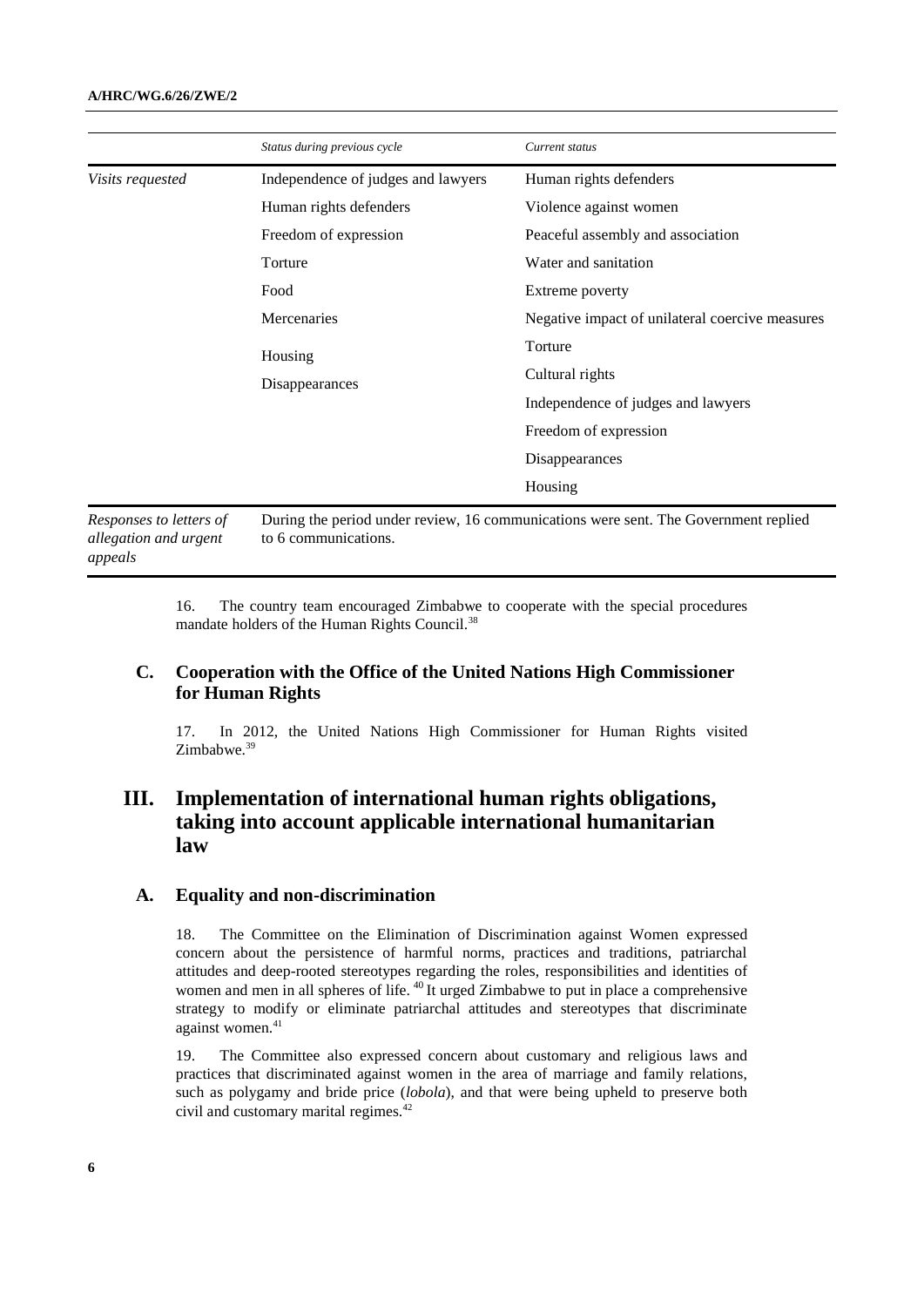20. The Committee on the Rights of the Child expressed concern about forced and early marriage, polygamy, *lobola* and, in certain regions, virginity testing and witch hunting. 43

21. The Committee on the Elimination of Discrimination against Women expressed concern about the prevalence of discriminatory customs and traditional practices that prevent rural women from inheriting or acquiring land and other property and accessing credit facilities and community services. While noting that Zimbabwe had allocated a 20 per cent quota for women under the fast-track land reform programme, the Committee expressed concern that rural women's access to land remained limited compared to that of men. <sup>44</sup> The Committee called upon Zimbabwe to monitor the implementation of the land reform programme to ensure that the quota would be achieved.<sup>45</sup>

22. The Committee also expressed concern about the disadvantaged position of women in rural and remote areas who experienced poverty, difficulties in accessing health and social services and lack of participation in decision-making processes at the community  $level.<sup>46</sup>$ 

23. The Committee commended efforts to apply temporary special measures allowing women to access loans under the small and medium-sized enterprises policy in 2010 and encouraged strengthening those measures. It recommended setting time-bound targets and allocating sufficient resources for the implementation of strategies and measures aimed at achieving the substantive equality of women and men in all areas, in particular employment and participation in political and public life.<sup>47</sup>

24. The Committee on the Rights of the Child expressed concern about the situation of girls who suffered marginalization and gender stereotyping and who were more vulnerable to sexual violence, abuse and HIV/AIDS.<sup>48</sup>

25. The Committee also expressed concern about discriminatory legislation on guardianship that distinguished between children born within and outside marriage. It recommended aligning the laws with the non-discriminatory provisions of the Constitution, thereby giving parents equal rights and responsibilities with regard to guardianship and custody of their child, and removing any preference given to a parent prior to specific consideration of the best interests of the child. It also recommended ensuring that the children of unmarried parents have contact with their fathers when it is in the best interests of those children. 49

26. The Committee remained concerned about the low number of births registered and the low rate of issuance of birth certificates, especially in rural areas and in low-income households. The failure to present a birth certificate could prevent school enrolment and children from receiving their national school examination certificates. It could also lead to a child being denied inheritance from his or her legitimate father if paternity was not proved, as required by the inheritance laws. 50

27. The Committee expressed concern about reports that children born on the territory of Zimbabwe to parents of indeterminate nationality had been denied the right to have their birth registered and to acquire Zimbabwean nationality, which had impeded their access to health care, education and other social services.<sup>51</sup>

28. The Committee reiterated its concern about high levels of discrimination against certain groups of children, including children with disabilities, children in street situations, children living in rural areas, children born out of wedlock, orphans, children living in foster care, lesbian, gay, bisexual, transgender and intersex children and children infected with HIV or affected by HIV/AIDS.<sup>52</sup>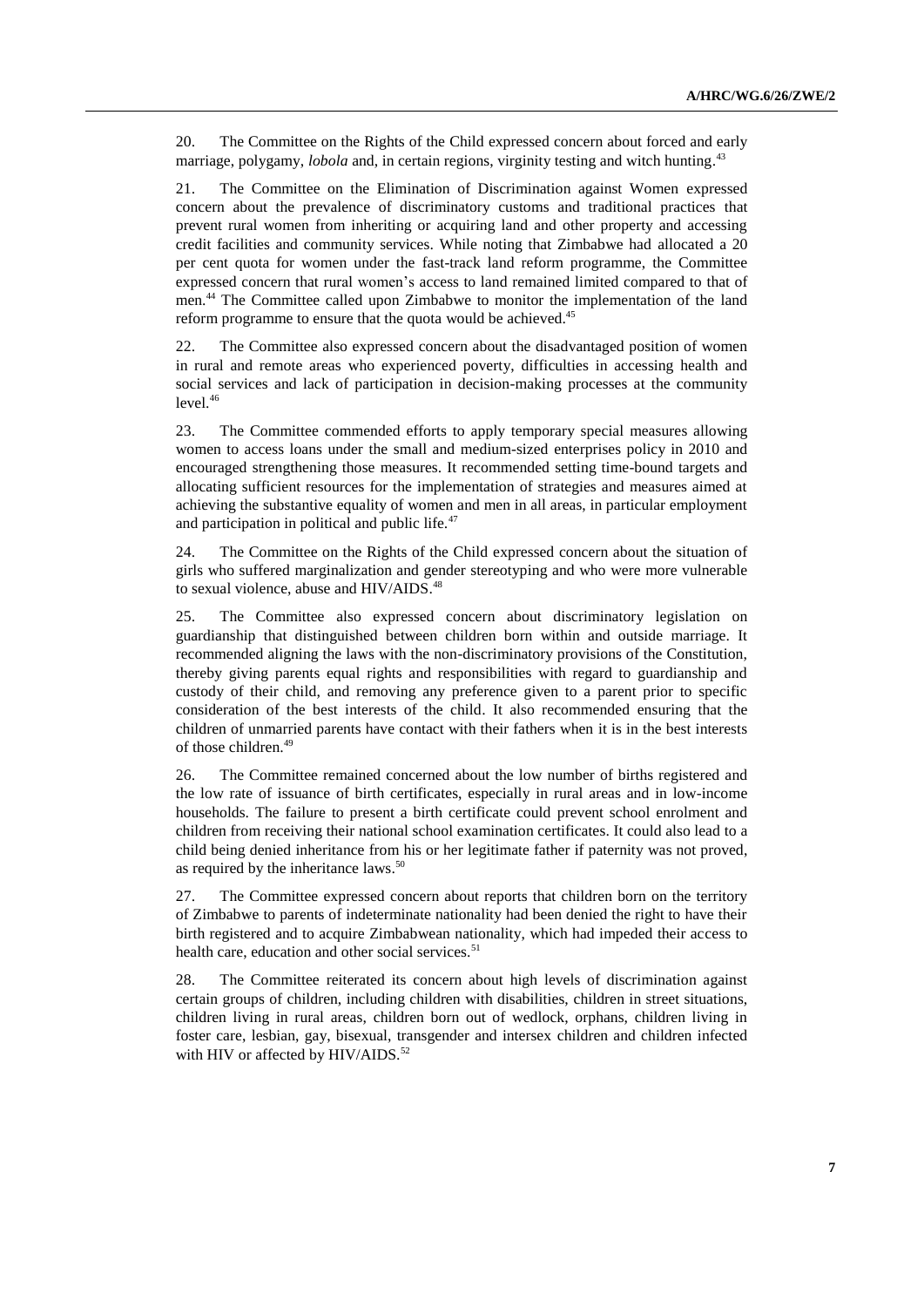## **B. Right to life, liberty and security of person**

29. The country team stated that little progress had been made by the authorities to establish the whereabouts of Itai Dzamara, a freelance journalist who was abducted in March 2015, despite a High Court order in that regard. It encouraged Zimbabwe to take all measures necessary to investigate his whereabouts.<sup>53</sup>

30. The Committee on the Rights of the Child urged Zimbabwe to establish childsensitive complaints mechanisms regarding ill-treatment and torture of children in police custody and detention and ensure the independent monitoring of places where children are deprived of their liberty.<sup>54</sup>

31. The country team stated that conditions of detention remained below international standards. It encouraged Zimbabwe to take urgent steps to improve prison conditions and address prison decongestion.<sup>55</sup> The Committee on the Rights of the Child expressed concern about reports of a serious lack of nutritious food and poor sanitary conditions for infants and children sharing prison cells with their mothers.<sup>56</sup>

32. The Committee on the Elimination of Discrimination against Women expressed concern about acts of violence perpetrated by State and non-State actors against lesbian, bisexual and transgender women.<sup>57</sup> It urged Zimbabwe to provide effective protection against violence and discrimination for women, including lesbian, bisexual and transgender women.<sup>58</sup>

33. The Committee welcomed the enactment of the Sexual Offences Act in 2003, which recognized marital rape as an offence, and was deeply concerned that its effectiveness had been hampered owing to a lack of financial and human resources.<sup>59</sup>

34. The Committee expressed concern about the high prevalence of violence against women, in particular domestic and sexual violence, which remained, in many cases, underreported, and also about the absence of an expressed political will to give priority to eliminating violence against women. $60$  The Committee also expressed concerned at the failure to address politically motivated violence against women.<sup>61</sup>

35. The Committee urged Zimbabwe to provide adequate assistance and protection to women who were victims of violence by strengthening the capacity of existing shelters and establishing more shelters.<sup>62</sup>

36. The Committee on the Rights of the Child expressed concern about allegations that members of religious sects, such as apostolic churches, were involved in harmful cultural practices, in particular early marriage between girls as young as 10 years of age and older men for "spiritual guidance".<sup>63</sup>

37. The Committee also expressed concern about the prevalence of sexual exploitation and abuse of girls, orphans, children with disabilities, child migrants and children living in poverty, and about the underreporting of such violations.<sup>64</sup> It recommended that Zimbabwe ensure that victims have access to child-protection centres throughout the country.<sup>65</sup>

38. The Committee further expressed concern that corporal punishment remained legal and widely practised in the family, in schools and in other settings,<sup>66</sup> and about the recourse to whipping as a disciplinary measure for boys. $67$ 

39. The Committee expressed concern about the persistence of child labour, including hazardous labour, owing to the weak enforcement of existing legislation and policies and about reports of exploitation of children, in particular from low-income households, in the agriculture, forestry, hunting and fishing sectors.<sup>68</sup> It urged Zimbabwe to establish a list of hazardous kinds of work in which children should not be involved,<sup>69</sup> to address the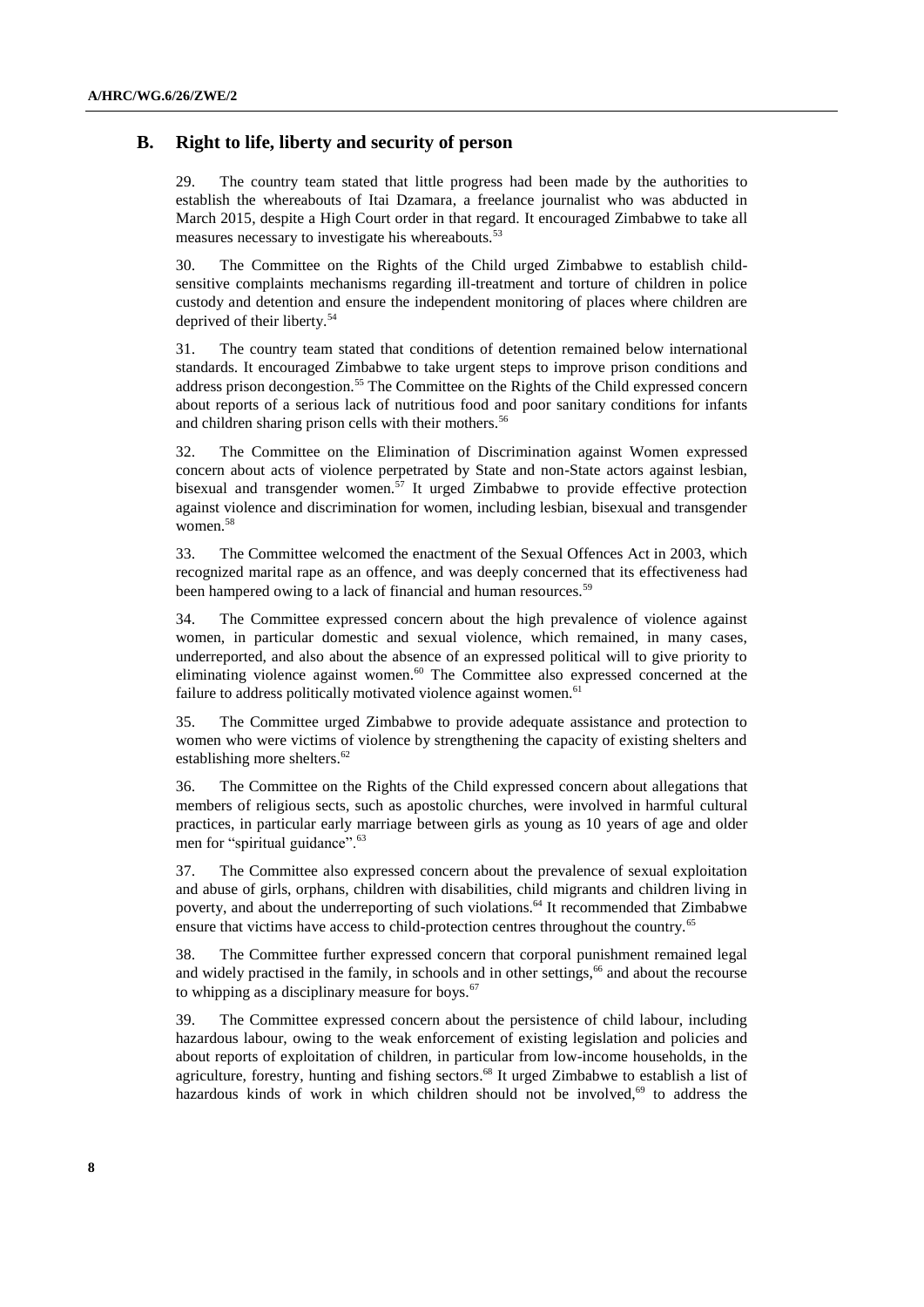socioeconomic factors contributing to child labour and scale up the implementation of social welfare programmes to prevent children engaging in economic activities.<sup>70</sup>

40. The Committee on the Rights of the Child welcomed the enactment of the Trafficking in Persons Act  $(2014)^{71}$  and the creation of the Interministerial Task Force on Human Trafficking.<sup>72</sup> It noted persistent reports of trafficking in children in the context of the high rate of migration of unaccompanied children.<sup>73</sup> The Committee on the Elimination of Discrimination against Women remained concerned at the continuing prevalence of trafficking in women and girls, as well as at the low reporting rate.<sup>74</sup> That same Committee called for members of the judiciary, law enforcement officials, border guards and social workers to be trained in identifying and dealing with victims of trafficking and in the antitrafficking legislation.<sup>75</sup>

41. The Committee on the Elimination of Discrimination against Women was concerned at the lack of shelters and counselling services for victims of trafficking and prostitution.<sup>76</sup> The Committee on the Rights of the Child recommended that Zimbabwe ensure the protection of, and support services for, children who had been victims of trafficking and commercial sexual exploitation.<sup>77</sup>

#### **C. Administration of justice, including impunity, and the rule of law**

42. The Committee on the Rights of the Child expressed concern about the inefficiencies and lack of resources in the justice system resulting in the extremely low conviction rate of perpetrators of sexual exploitation and abuse of children.<sup>78</sup>

43. The Committee on the Elimination of Discrimination against Women urged Zimbabwe to provide mandatory training for judges and prosecutors on the strict application of legal provisions dealing with violence against women and train police officers on procedures to deal with victims of violence.<sup>79</sup>

44. The country team stated that the provision of legal aid remained a challenge, as services were not decentralized, which was compounded by reports of corruption in the justice delivery sector.<sup>80</sup>

45. The Committee on the Rights of the Child remained concerned about the minimum age of criminal responsibility being set at 7 years and urged Zimbabwe to increase it in accordance with international standards.<sup>81</sup>

46. That same Committee commended Zimbabwe for including in its Constitution a provision stating that children are not to be detained except as a measure of last resort and welcomed the constitutional and legislative provisions guaranteeing the right to legal aid. $82$ 

47. The country team stated that Zimbabwe piloted the pretrial diversion programme, which targeted children in conflict with the law, and encouraged the Government to provide funding for the roll-out of the programme nationally. $83$ 

48. The Committee on the Rights of the Child urged Zimbabwe to continue the pretrial diversion programme and ensure that children have access to alternative measures to deprivation of liberty and ensure the provision of qualified and independent legal aid to children in conflict with the law by increasing the allocation of human and financial resources to the Legal Aid Directorate.<sup>84</sup>

49. That same Committee urged Zimbabwe to designate and train specialized judges for children and strengthen specialized juvenile court facilities and procedures by providing adequate human, technical and financial resources.<sup>85</sup>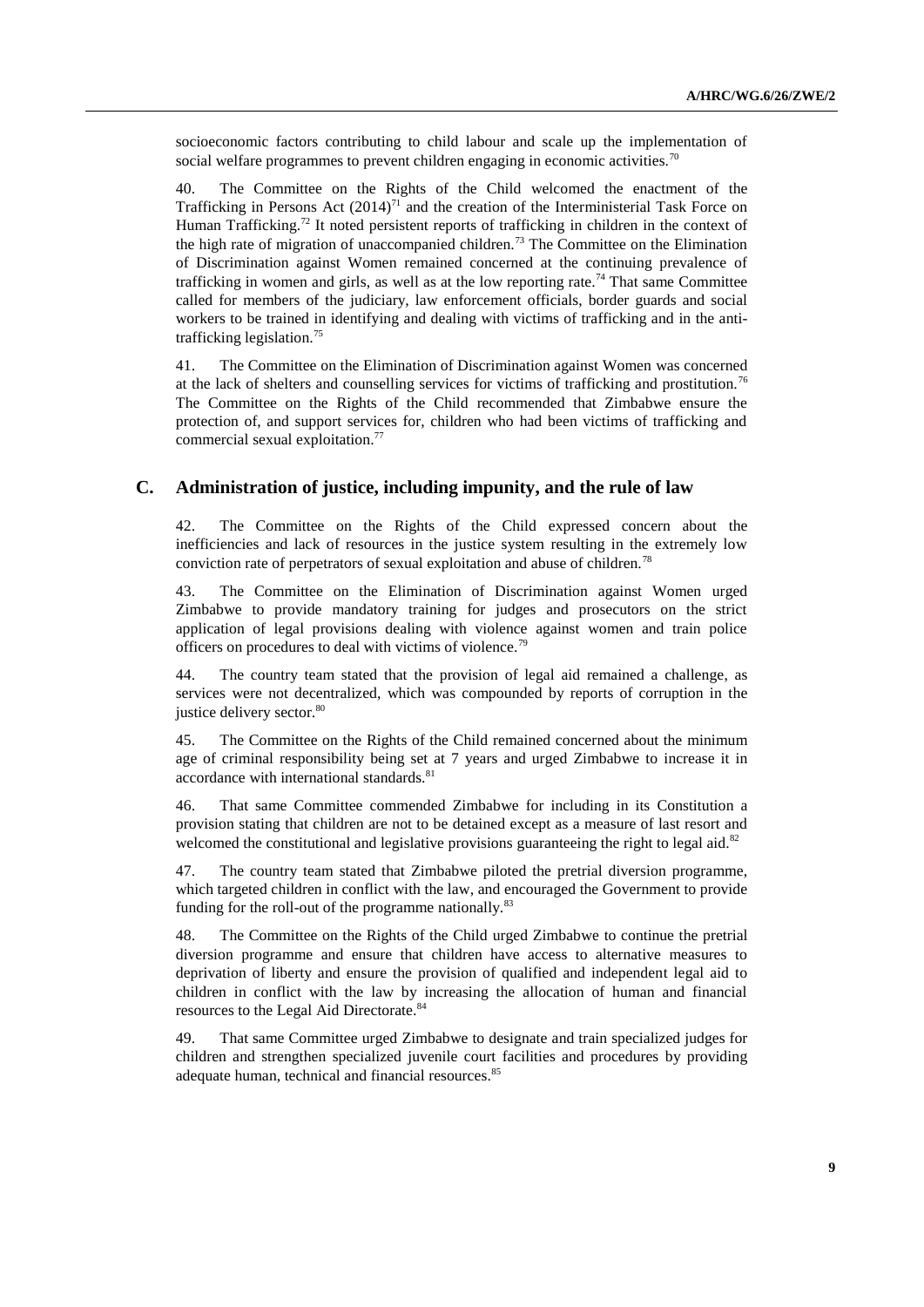50. The Committee recommended that Zimbabwe ensure the effective implementation of legislation recognizing the right of children to express their views in relevant legal proceedings, including by considering establishing systems and procedures for social workers and courts to monitor compliance with the principle.<sup>86</sup>

## **D. Right to privacy, marriage and family life**

51. The Committee on the Rights of the Child was concerned about the inadequate enforcement of laws protecting children's right to privacy, in particular in relation to the publication of information by the media relating to children who were either victims of abuse or accused of committing crimes, as well as being subjected to invasive practices such as virginity testing.<sup>87</sup>

52. The country team stated that three marriage regimes existed in Zimbabwe, with different consequences for women after divorce or the death of the spouse. It recommended harmonizing the laws to create one marriage regime.<sup>88</sup>

53. The Committee on the Rights of the Child noted the rising number of children in residential care and recommended that Zimbabwe support and facilitate family-based care for children wherever possible and further develop the foster care system for children who cannot stay with their families.<sup>89</sup>

54. The Committee was concerned about the overly restrictive interpretation of the rules of adoption and the negative views of adoption within the society. $90$ 

#### **E. Freedom of movement**

55. UNHCR stated that Zimbabwe had an encampment policy requiring all refugees to stay at Tongogara Refugee Camp. Detention was used for migration-related offences, including unlawful entry, employment without an official permission to work and exiting the refugee camp without authorization.<sup>91</sup>

## **F. Freedom of or belief, expression, association and peaceful assembly, and the right to participate in public and political life**

56. The Committee on the Rights of the Child expressed concern about reports that children had been forced to participate in political activities. $92$ 

57. The Committee also expressed concern about reports that the Public Order and Security Act had been invoked by the authorities to deny children permission to hold marches in commemoration of International Children's Day.<sup>93</sup>

58. The Committee on the Elimination of Discrimination against Women expressed concern that obstacles to the advancement of women remained in the areas of public and professional life, as well as in decision-making positions, including the judiciary, local government and the private sector.<sup>94</sup> It called for the adoption of quotas for women throughout the public service.<sup>95</sup>

59. The Committee also expressed concerned that systematic barriers impeded the equal participation of women in political life.<sup>96</sup> It called on Zimbabwe to allocate adequate funds for women candidates participating in elections, including opposition candidates, in the public funding of election campaigns<sup>97</sup> and to promote women's participation in civil society organizations, political parties, trade unions and other associations, including in leadership positions.<sup>98</sup>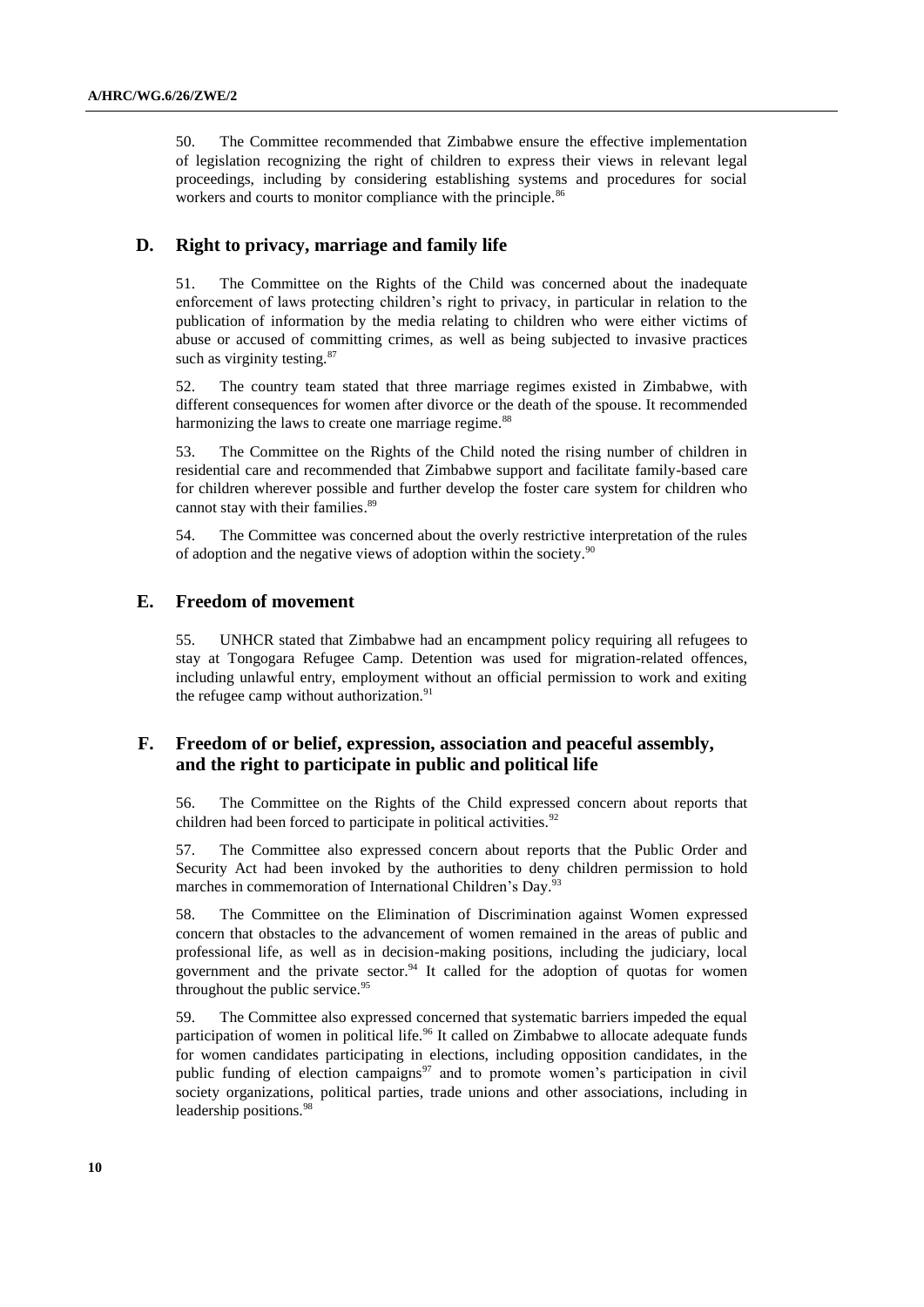## **G. Right to work and to just and favourable conditions of work**

60. The country team stated that structural and legislative barriers existed for women in the labour market. Maternity benefits remained out of reach for women in the informal sector and in rural areas.<sup>99</sup>

61. The Committee on the Elimination of Discrimination against Women expressed concern at the continuing vertical and horizontal occupational segregation and the persistent wage gap between women and men.<sup>100</sup> It urged Zimbabwe to adopt legislation guaranteeing equal pay for work of equal value and temporary special measures, such as quotas aimed at achieving de facto equality of opportunity for men and women in the labour market.<sup>101</sup>

62. The Committee expressed concern about the concentration of women in the informal sector, where there were no social security or other benefits.<sup>102</sup> It urged Zimbabwe to provide a regulatory framework for the informal sector with a view to providing women with access to social security and other benefits.<sup>103</sup>

63. The country team stated that the Labour Amendment Act of 2015 prohibited children under the age of 16 years from working. It recommended that Zimbabwe implement that provision through the use of appropriately trained labour inspectors and the application of severe penalties for those who exploit children.<sup>104</sup>

64. UNESCO stated that there was a need to increase the salaries of teachers that were below the poverty datum line and improve working conditions for teachers in rural areas.<sup>105</sup>

#### **H. Right to social security and to an adequate standard of living**

65. The country team stated that Zimbabwe experienced significant food insecurity. Capacity should be enhanced in areas of social protection to better deliver food assistance and address malnutrition. Improved water management and a concerted effort in the rehabilitation of irrigation schemes were crucial for building resilience and reducing food insecurity.<sup>106</sup>

66. The United Nations High Commissioner for Human Rights was disturbed by reports that some humanitarian agencies were not allowed to operate in certain parts of the country, notably Mayvingo and Mashonaland, and as a consequence aid, including food aid, was not being delivered on the basis of need.<sup>107</sup>

67. The Committee on the Rights of the Child expressed concern at the persistent widespread poverty and inadequate basic services, including lack of a comprehensive social security system.<sup>108</sup> It urged Zimbabwe to develop a national strategy to address poverty, social security, nutrition and health, to improve access to safe drinking water and adequate sanitation facilities and to allocate sufficient resources to ensure the implementation of the 2013 Food and Nutrition Security Policy.<sup>109</sup>

68. That same Committee expressed concern about the high number of child- and grandparent-headed households. It recommended that Zimbabwe strengthen the financial support and community structures to those households, with particular attention to families in rural areas and farming communities.<sup>110</sup>

## **I. Right to health**

The Committee on the Rights of the Child recommended that Zimbabwe develop long-term strategies for retaining qualified health personnel and accelerate the training of health workers.<sup>111</sup>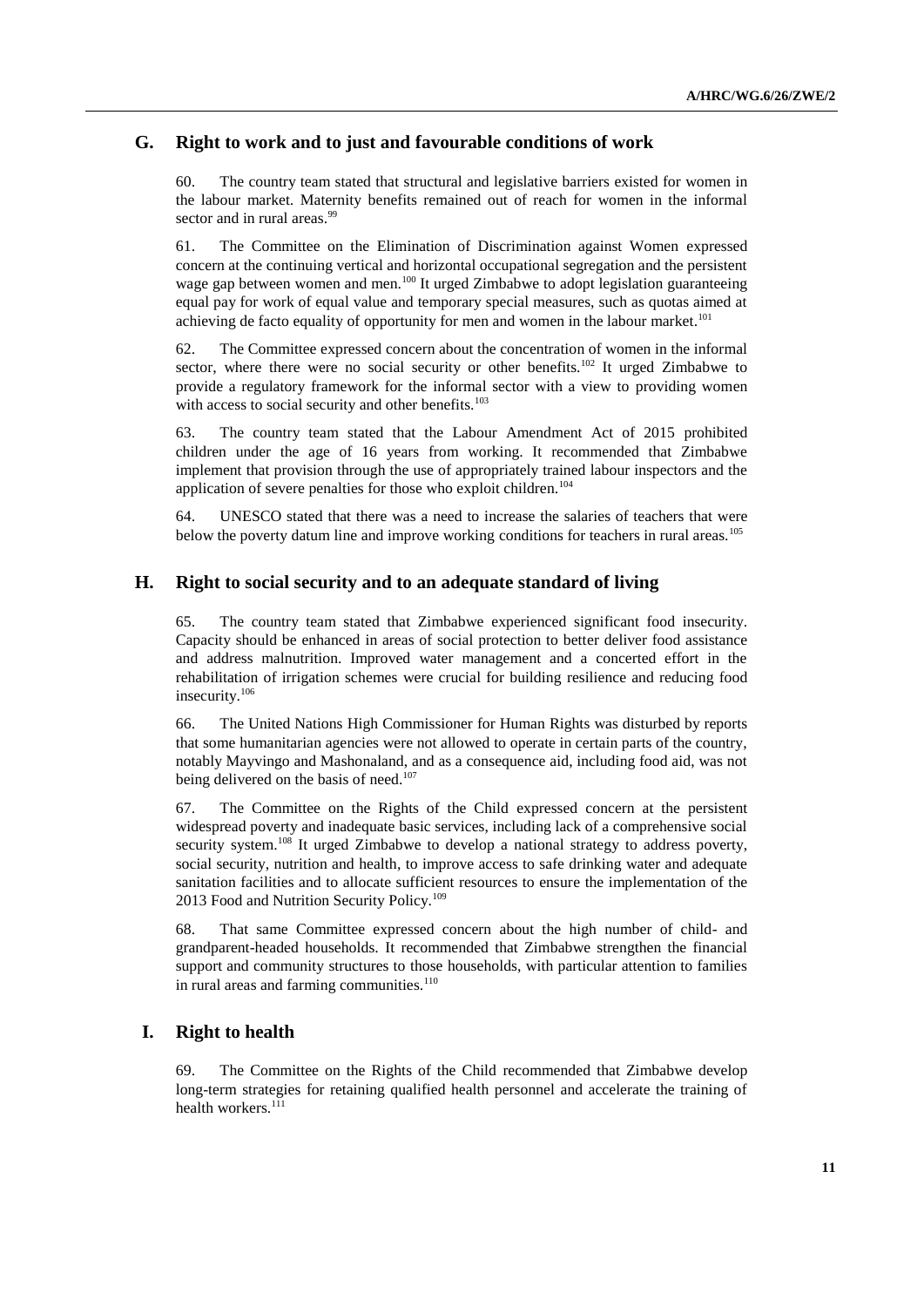70. The Committee on the Elimination of Discrimination against Women expressed concern at the high maternal mortality rate.<sup>112</sup> It urged Zimbabwe to strengthen efforts and to raise awareness of, and increase, women's access to health-care facilities and medical assistance by trained personnel, especially in rural and remote areas.<sup>113</sup>

71. The Committee on the Rights of the Child noted with concern the high rates of maternal, neonatal and child mortality, as well as of stunting and malnutrition among children under the age of 5 years, with much higher rates in rural areas.<sup>114</sup> It expressed concern about the limited access to health-care services for children living in poverty and in remote and rural areas.<sup>115</sup> It also expressed concern about the significant number of deaths of children under 5 years of age owing to poor hygiene, inadequate sanitation and lack of clean drinking water.<sup>116</sup>

72. That same Committee expressed concern about reports that apostolic churches were barring children from seeking medical attention and regular health services, including immunization, resulting in deaths and high maternal mortality among adolescents.<sup>117</sup>

73. The Committee also expressed concern that in most cases disability in children was due to preventable causes, such as diseases, inaccessibility to full immunization, lack of comprehensive care (antenatal and postnatal), malnutrition and cultural practices such as early and frequent pregnancies.<sup>118</sup> The Committee recommended that Zimbabwe adopt a policy of prevention and allocate sufficient resources to ensure that children with disabilities have access to health care, including early detection and intervention programmes.<sup>119</sup>

74. The Committee on the Rights of the Child and the Committee on the Elimination of Discrimination against Women expressed concern about the restrictive abortion law and the lengthy procedures for authorizing abortions, which results in illegal and unsafe abortions.<sup>120</sup> The Committee on the Elimination of Discrimination against Women urged Zimbabwe to provide women with access to quality services for the management of complications arising from unsafe abortions and that it consider reviewing the law with a view to removing punitive provisions imposed on women who undergo abortions for unwanted pregnancies and review the procedures for the exceptions that are allowed by  $law.<sup>121</sup>$ 

75. The Committee on the Elimination of Discrimination against Women expressed concern at the limited access to quality reproductive and sexual health services for women.<sup>122</sup> It urged Zimbabwe to increase knowledge of and access to affordable contraceptive methods throughout the country and to ensure that women in rural and remote areas do not face barriers in accessing family-planning information and services.<sup>123</sup>

76. The Committee on the Rights of the Child expressed concern about the requirement, in law, for parents or guardians to give consent for unmarried adolescents to access reproductive health services, including information on contraception and the prevention of sexually transmitted infections.<sup>124</sup>

77. The Committee urged Zimbabwe to ensure that sexual and reproductive health education is part of the mandatory school curriculum and that it targets adolescent girls and boys, with a view to reducing teenage pregnancies and preventing HIV and other sexually transmitted infections.<sup>125</sup>

78. The Committee expressed concern about the high rate of mother-to-child transmission of HIV and new HIV infections among girls and boys; the high number of children being orphaned by HIV and AIDS; the significant number of cases of under-5 mortality for HIV-related causes; the large percentage of infants exposed to HIV not being tested early on for HIV or not receiving the necessary medication; and the large majority of children under 15 years of age with HIV lacking access to antiretroviral treatment.<sup>126</sup>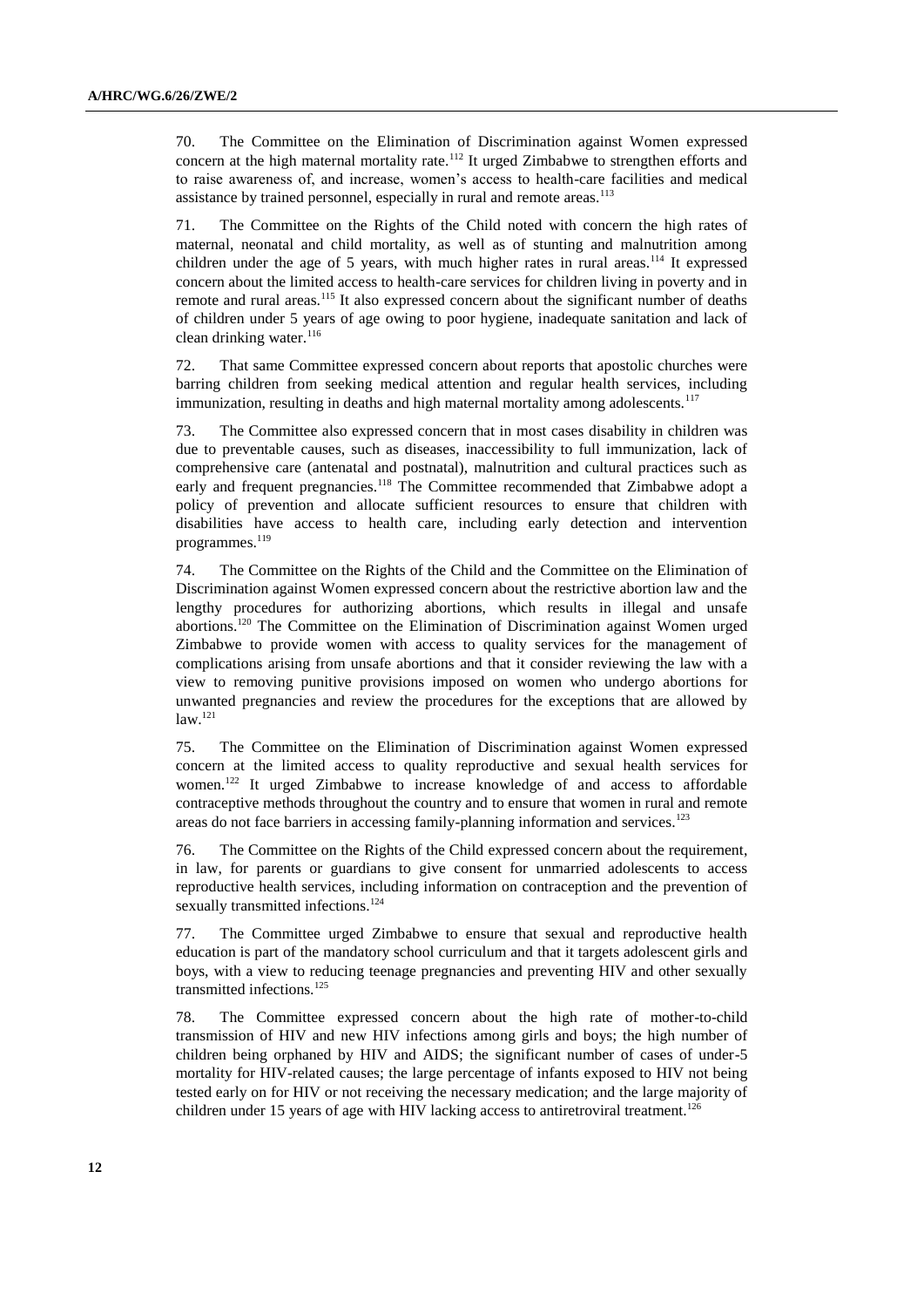79. The country team stated that while the States signatories to the Abuja Declaration on HIV/AIDS, Tuberculosis and Other Related Infectious Diseases had called upon countries to allocate at least 15 per cent of their gross domestic product to the health sector, Zimbabwe only allocated 9.73 per cent in  $2016$ <sup>127</sup>

## **J. Right to education**

80. The Committee on the Rights of the Child remained concerned about primary education not being free owing to imposed tuition fees and hidden costs, leading to low completion rates.<sup>128</sup>

81. It also remained concerned about the high number of girls suffering sexual abuse and harassment on the way to or from school, as well as in school, by both teachers and classmates.<sup>129</sup> The Committee on the Elimination of Discrimination against Women urged Zimbabwe to strengthen awareness-raising and training for school officials and students and to establish mechanisms to ensure that alleged perpetrators are prosecuted.<sup>130</sup>

82. The Committee on the Rights of the Child remained concerned about the difficulties faced by some children in accessing education, particularly those living in poverty and those in remote and rural areas owing to the long walking distances between home and school.<sup>131</sup>

83. The Committee urged Zimbabwe to ensure the allocation of sufficient resources to improve the quality of education by increasing the number of qualified teachers, improving school infrastructure, including sports, recreational and arts facilities, and increasing children's access to school materials and textbooks with a view to eradicating rural-urban disparities in school enrolment and attendance.<sup>132</sup>

84. The Committee remained concerned about the high rate of girls dropping out of school, especially at the secondary and tertiary levels, owing to early marriage, teenage pregnancy, discriminatory traditional and cultural practices and poverty, and about the lack of implementation of the policy on re-entry of adolescent mothers into school after delivery.<sup>133</sup>

85. The Committee on the Elimination of Discrimination against Women expressed concern that traditional views of both students and teachers oriented female students into areas of study perceived as appropriate to their social roles and participation in public life.<sup>134</sup> It urged Zimbabwe to increase its efforts to provide career counselling for girls that exposes them to options related to non-traditional career paths.<sup>135</sup>

#### **K. Cultural rights**

86. UNESCO encouraged Zimbabwe, as a State party, to implement the relevant provisions in the Convention concerning the Protection of the World Cultural and Natural Heritage, the Convention for the Safeguarding of the Intangible Cultural Heritage and the Convention on the Protection and Promotion of the Diversity of Cultural Expressions, all of which promote access to and participation in cultural heritage and creative expressions.<sup>136</sup>

#### **L. Persons with disabilities**

87. The country team stated that persons with disabilities remained marginalized in all areas of public discourse and continued to face challenges in access to justice and adequate specialized education facilities, as well as in access to public buildings, schools and polling stations. 137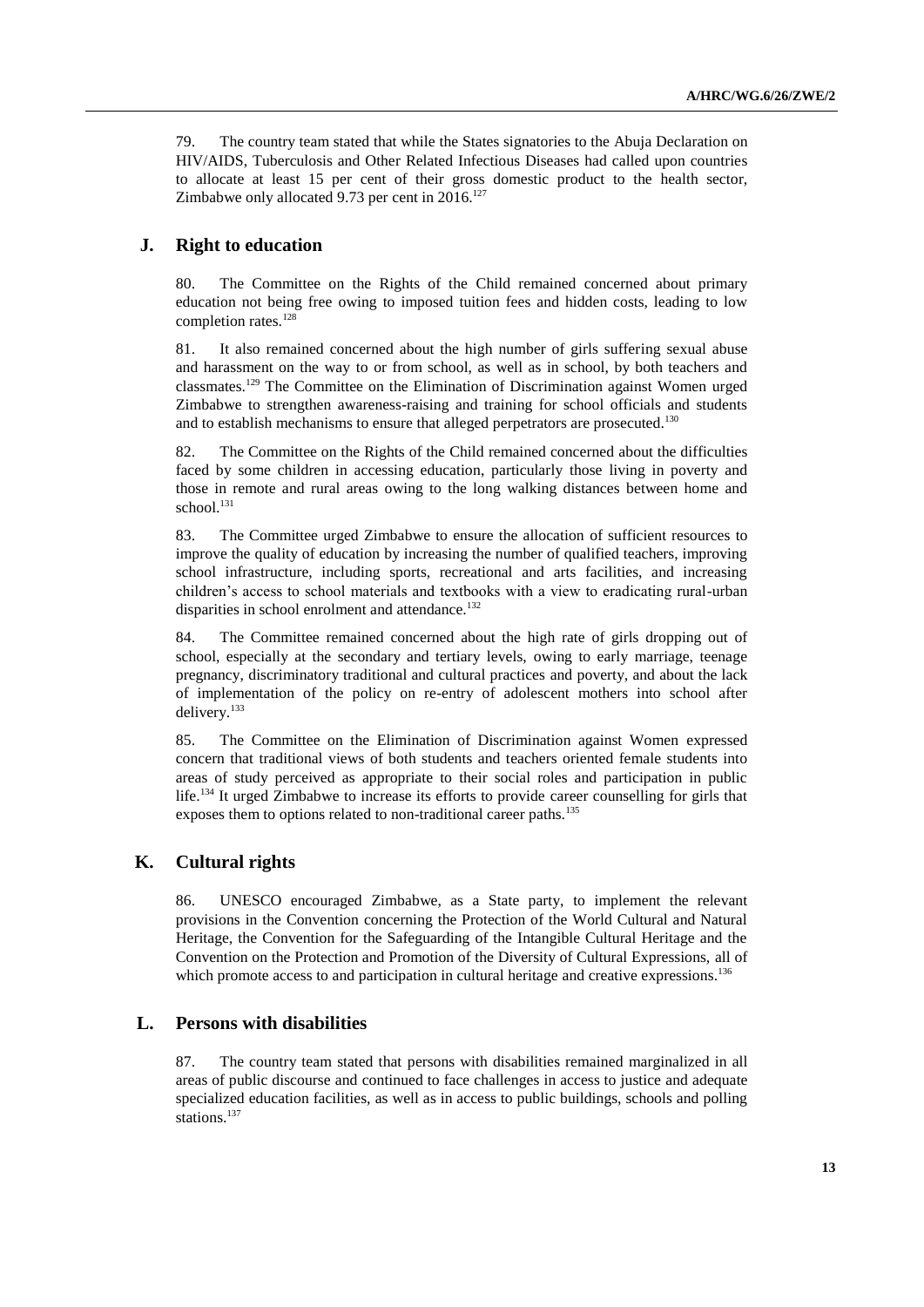88. The Committee on the Rights of the Child urged Zimbabwe to adopt a human rightsbased approach to disability and recommended that it develop an inclusive approach to education and that it train teachers specialized in providing individual support and attention to children with learning difficulties.<sup>138</sup> It also recommended expediting the establishment of the public infrastructure necessary to accommodate children with disabilities.<sup>139</sup>

#### **M. Migrants, refugees and asylum seekers**

89. The Committee on the Rights of the Child was concerned that the prolonged socioeconomic crisis had led to the migration of children to neighbouring countries either with parents or unaccompanied. It was particularly concerned about the exposure of children to risks along the migration routes, including sexual abuse, physical abuse, exploitation and malnutrition.<sup>140</sup>

90. UNHCR stated that refugees did not have formal access to the labour market and were therefore compelled to work in the informal sector, often working under duress or in jobs presenting special hazards and risks.<sup>141</sup>

#### **N. Internally displaced persons**

91. The Committee on the Rights of the Child expressed concern about the destitution faced by displaced children and their families as a result of the flooding at the Tokwe Murkosi dam and the forced resettlement operations, in particular the reported severe malnutrition and disease, incidences of abuse and sexual violence committed against children and disruption of their education. The Committee urged Zimbabwe to expedite the provision of redress to the displaced families, including prompt and adequate compensation and the ability to return to their land, while ensuring access to appropriate and quality educational, health-care and recreation facilities and the restoration of lost birth certificates.<sup>142</sup>

#### **O. Right to development, and environmental issues**

92. The Committee on the Rights of the Child noted that the severe economic decline of the country had had an impact on the delivery of all services to children and that the situation was compounded by pervasive corruption. It urged Zimbabwe to take measures immediately to combat corruption and strengthen institutional capacities through the allocation of human, technical and financial resources to effectively detect and investigate corruption and bring those responsible to justice.<sup>143</sup>

93. The country team stated that climate change was an increasing threat to environmental rights and encouraged Zimbabwe to pursue a low-carbon or green economy by supporting cleaner technologies.<sup>144</sup>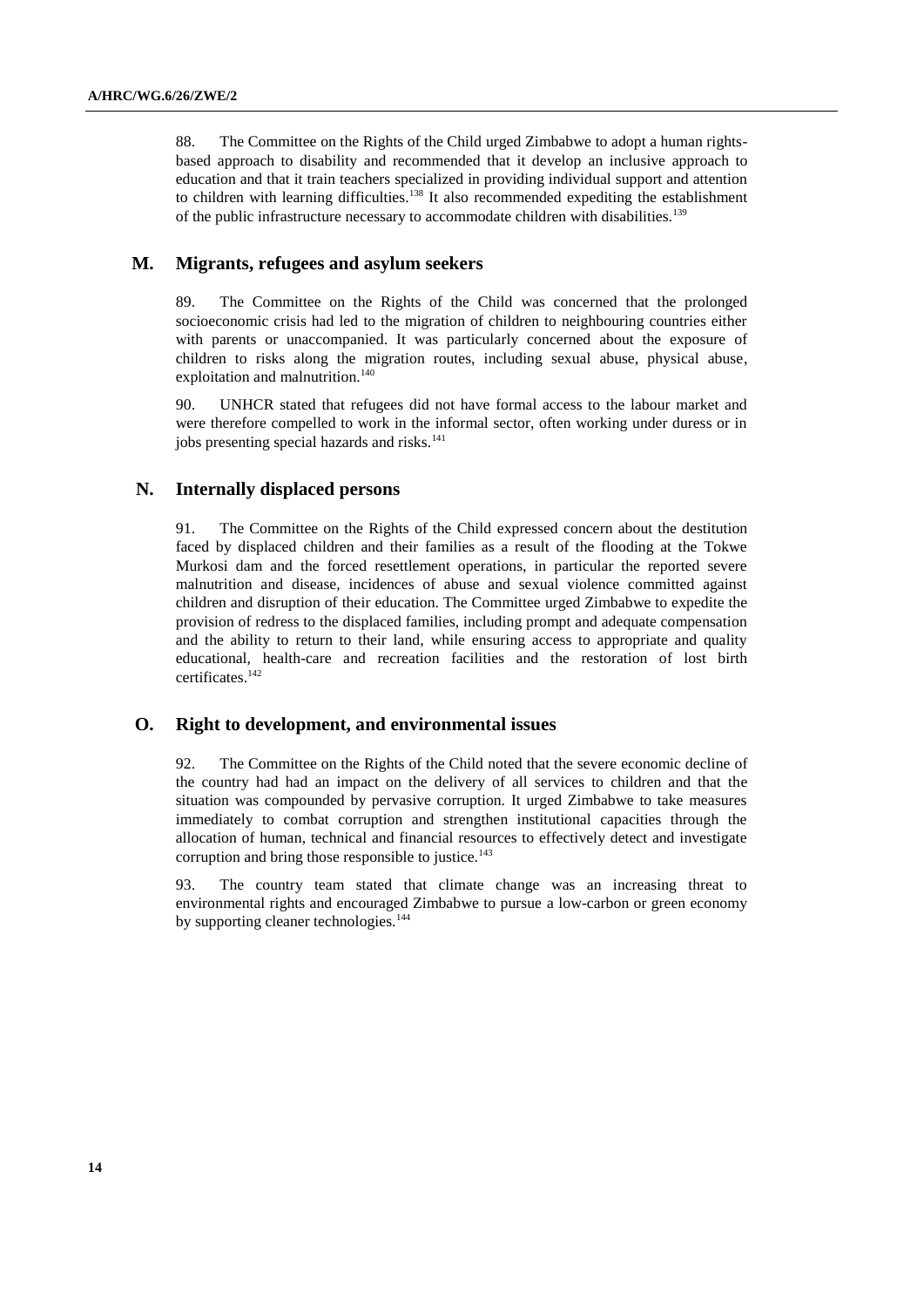#### *Notes*

- $1$  Unless indicated otherwise, the status of ratification of instruments listed in the table may be found on the official website of the United Nations Treaty Collection database, Office of Legal Affairs of the United Nations Secretariat, [http://treaties.un.org/.](http://treaties.un.org/) Please also refer to the United Nations compilation on Zimbabwe from the previous cycle (A/HRC/WG.6/12/ZWE/2).
- $2 \text{ The following abbreviations have been used in the present document:}$

|                  | to wing above viations have been about in the present about hem.         |
|------------------|--------------------------------------------------------------------------|
| <b>ICERD</b>     | International Convention on the Elimination of All Forms of Racial       |
|                  | Discrimination                                                           |
| <b>ICESCR</b>    | International Covenant on Economic, Social and Cultural Rights           |
| <b>OP-ICESCR</b> | <b>Optional Protocol to ICESCR</b>                                       |
| <b>ICCPR</b>     | International Covenant on Civil and Political Rights                     |
| <b>ICCPR-OP1</b> | Optional Protocol to ICCPR                                               |
| <b>ICCPR-OP2</b> | Second Optional Protocol to ICCPR, aiming at the abolition of the death  |
|                  | penalty                                                                  |
| <b>CEDAW</b>     | Convention on the Elimination of All Forms of Discrimination against     |
|                  | Women                                                                    |
| <b>OP-CEDAW</b>  | Optional Protocol to CEDAW                                               |
| <b>CAT</b>       | Convention against Torture and Other Cruel, Inhuman or Degrading         |
|                  | <b>Treatment or Punishment</b>                                           |
| OP-CAT           | Optional Protocol to CAT                                                 |
| <b>CRC</b>       | Convention on the Rights of the Child                                    |
| OP-CRC-AC        | Optional Protocol to CRC on the involvement of children in armed         |
|                  | conflict                                                                 |
| OP-CRC-SC        | Optional Protocol to CRC on the sale of children, child prostitution and |
|                  | child pornography                                                        |
| OP-CRC-IC        | Optional Protocol to CRC on a communications procedure                   |
| <b>ICRMW</b>     | International Convention on the Protection of the Rights of All Migrant  |
|                  | Workers and Members of Their Families                                    |
| <b>CRPD</b>      | Convention on the Rights of Persons with Disabilities                    |
| <b>OP-CRPD</b>   | Optional Protocol to CRPD                                                |
| <b>ICPPED</b>    | International Convention for the Protection of All Persons from Enforced |
|                  | Disappearance                                                            |

- <sup>3</sup> Individual complaints: ICCPR-OP 1, art. 1; OP-CEDAW, art. 1; OP-CRPD, art. 1; OP-ICESCR, art. 1; OP-CRC-IC, art. 5; ICERD, art. 14; CAT, art. 22; ICRMW, art. 77; and ICPPED, art. 31. Inquiry procedure: OP-CEDAW, art. 8; CAT, art. 20; ICPPED, art. 33; OP-CRPD, art. 6; OP-ICESCR, art. 11; and OP-CRC-IC, art. 13. Inter-State complaints: ICCPR, art. 41; ICRMW, art. 76; ICPPED, art. 32; CAT, art. 21; OP-ICESCR, art. 10; and OP-CRC-IC, art. 12. Urgent action: ICPPED, art. 30.
- <sup>4</sup> Protocol to Prevent, Suppress and Punish Trafficking in Persons, Especially Women and Children, supplementing the United Nations Convention against Transnational Organized Crime.
- <sup>5</sup> 1951 Convention relating to the Status of Refugees and its 1967 Protocol, 1954 Convention relating to the Status of Stateless Persons, and 1961 Convention on the Reduction of Statelessness.
- <sup>6</sup> Geneva Convention for the Amelioration of the Condition of the Wounded and Sick in Armed Forces in the Field (First Convention); Geneva Convention for the Amelioration of the Condition of Wounded, Sick and Shipwrecked Members of Armed Forces at Sea (Second Convention); Geneva Convention relative to the Treatment of Prisoners of War (Third Convention); Geneva Convention relative to the Protection of Civilian Persons in Time of War (Fourth Convention); Protocol Additional to the Geneva Conventions of 12 August 1949, and relating to the Protection of Victims of International Armed Conflicts (Protocol I); Protocol Additional to the Geneva Conventions of 12 August 1949, and relating to the Protection of Victims of Non-International Armed Conflicts (Protocol II). For the official status of ratifications, see International Committee of the Red Cross, www.icrc.org/ihl.
- $7$  Protocol Additional to the Geneva Conventions of 12 August 1949, and relating to the Adoption of an Additional Distinctive Emblem (Protocol III). For the official status of ratifications, see International Committee of the Red Cross, www.icrc.org/ihl.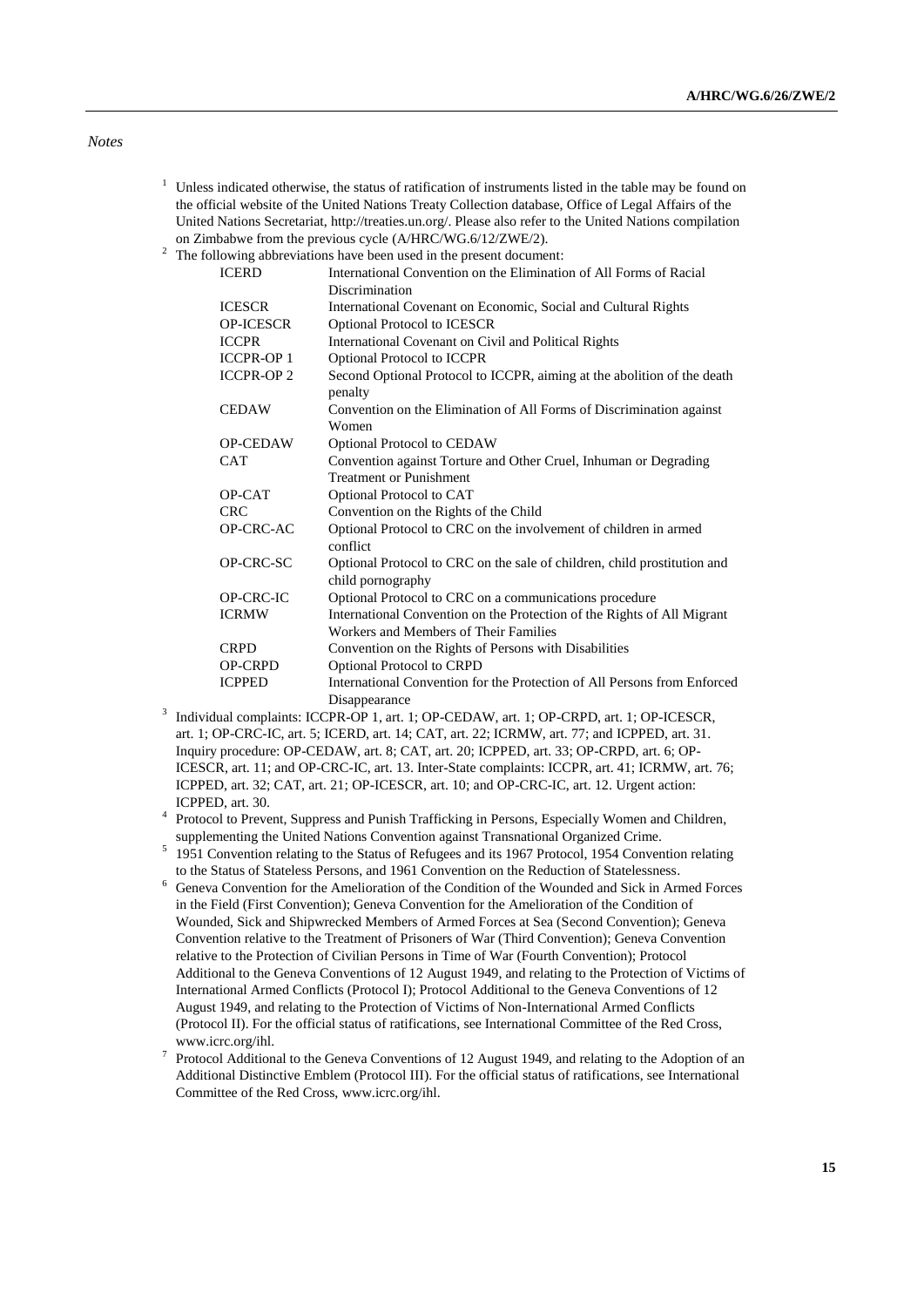- 8 International Labour Organization (ILO) Forced Labour Convention, 1930 (No. 29); Abolition of Forced Labour Convention, 1957 (No. 105); Freedom of Association and Protection of the Right to Organise Convention, 1948 (No. 87); Right to Organise and Collective Bargaining Convention, 1949 (No. 98); Equal Remuneration Convention, 1951 (No. 100); Discrimination (Employment and Occupation) Convention, 1958 (No. 111); Minimum Age Convention, 1973 (No. 138); Worst Forms of Child Labour Convention, 1999 (No. 182).
- 9 ILO Indigenous and Tribal Peoples Convention, 1989 (No. 169); and Domestic Workers Convention, 2011 (No. 189).
- $10$  See A/HRC/19/14.
- <sup>11</sup> See UNHCR submission for the universal periodic review of Zimbabwe, p. 4. See also A/HRC/19/4, para. 94.9 (Slovakia), read in conjunction with A/HRC/19/2, para. 705.
- <sup>12</sup> See CRC/C/ZWE/CO/2, para. 79. See also CEDAW/C/ZWE/CO/2-5, para. 42.
- <sup>13</sup> See CRC/C/ZWE/CO/2, para. 78.
- <sup>14</sup> See CEDAW/C/ZWE/CO/2-5, para. 12.
- $15$  See CRC/C/ZWE/CO/2, para. 53 (c).
- <sup>16</sup> See country team submission, para. 3.
- $17$  Ibid., paras. 4 and 6.
- <sup>18</sup> Ibid., para. 25.
- $19$  See CEDAW/C/ZWE/CO/2-5, para. 12.
- <sup>20</sup> See CRC/C/ZWE/CO/2, paras. 24 and 25.<br><sup>21</sup> See UNESCO submission for the universe
- See UNESCO submission for the universal periodic review of Zimbabwe, para. 124.  $22$  See
- [http://newsarchive.ohchr.org/EN/NewsEvents/Pages/DisplayNews.aspx?NewsID=12192&LangID=E.](http://newsarchive.ohchr.org/EN/NewsEvents/Pages/DisplayNews.aspx?NewsID=12192&LangID=E) <sup>23</sup> According to article 5 of the rules of procedure of the Global Alliance of National Human Rights Institutions Sub-Committee on Accreditation, the classifications for accreditation used by the Sub-Committee are: A: voting member (fully in compliance with each of the Paris Principles); B: non-
- voting member (not fully in compliance with each of the Paris Principles or insufficient information provided to make a determination); and C: no status (not in compliance with the Paris Principles). <sup>24</sup> The list of national human rights institutions with accreditation status granted by the Global Alliance
- of National Human Rights Institutions is available from http://nhri.ohchr.org/EN/Documents/Status%20Accreditation%20Chart.pdf.

 $25$  See

[http://nhri.ohchr.org/EN/AboutUs/ICCAccreditation/Documents/SCA%20FINAL%20REPORT%20-](http://nhri.ohchr.org/EN/AboutUs/ICCAccreditation/Documents/SCA%20FINAL%20REPORT%20-%20MAY%202016-English.pdf) [%20MAY%202016-English.pdf,](http://nhri.ohchr.org/EN/AboutUs/ICCAccreditation/Documents/SCA%20FINAL%20REPORT%20-%20MAY%202016-English.pdf) p. 21, para. 2.6.

- <sup>26</sup> See country team submission, para. 9.
- <sup>27</sup> Ibid., para. 11.
- $28$  See CRC/C/ZWE/CO/2, para. 21.
- $29$  See country team submission, para. 7.
- <sup>30</sup> See CEDAW/C/ZWE/CO/2-5, para. 16.
- <sup>31</sup> See CRC/C/ZWE/CO/2, para. 13.
- $32$  See country team submission, para. 19.
- $33$  See [http://newsarchive.ohchr.org/EN/NewsEvents/Pages/DisplayNews.aspx?NewsID=12192&LangID=E.](http://newsarchive.ohchr.org/EN/NewsEvents/Pages/DisplayNews.aspx?NewsID=12192&LangID=E)
- <sup>34</sup> See CRC/C/ZWE/CO/2, para. 2.
- <sup>35</sup> See country team submission, para. 21.
- <sup>36</sup> See CEDAW/C/ZWE/CO/2-5, para. 44.
- $37$  For the titles of special procedure mandate holders, see www.ohchr.org/EN/HRBodies/SP/Pages/Welcomepage.aspx.
- <sup>38</sup> See country team submission, para. 22.
- <sup>39</sup> See www.ohchr.org/EN/NewsEvents/Pages/
- HRChiefendsfirstevermissiontoZimbabwebyaUNHCforHR.aspx#.
- $^{40}$  See CEDAW/C/ZWE/CO/2-5, para. 21.
- <sup>41</sup> Ibid., para. 22 (c).
- $^{42}$  Ibid., para. 37.
- <sup>43</sup> See CRC/C/ZWE/CO/2, para. 46 (a). See also CEDAW/C/ZWE/CO/2-5, para. 21.<br><sup>44</sup> See CEDAW/C/ZWE/CO/2-5, para. 35
- See CEDAW/C/ZWE/CO/2-5, para. 35.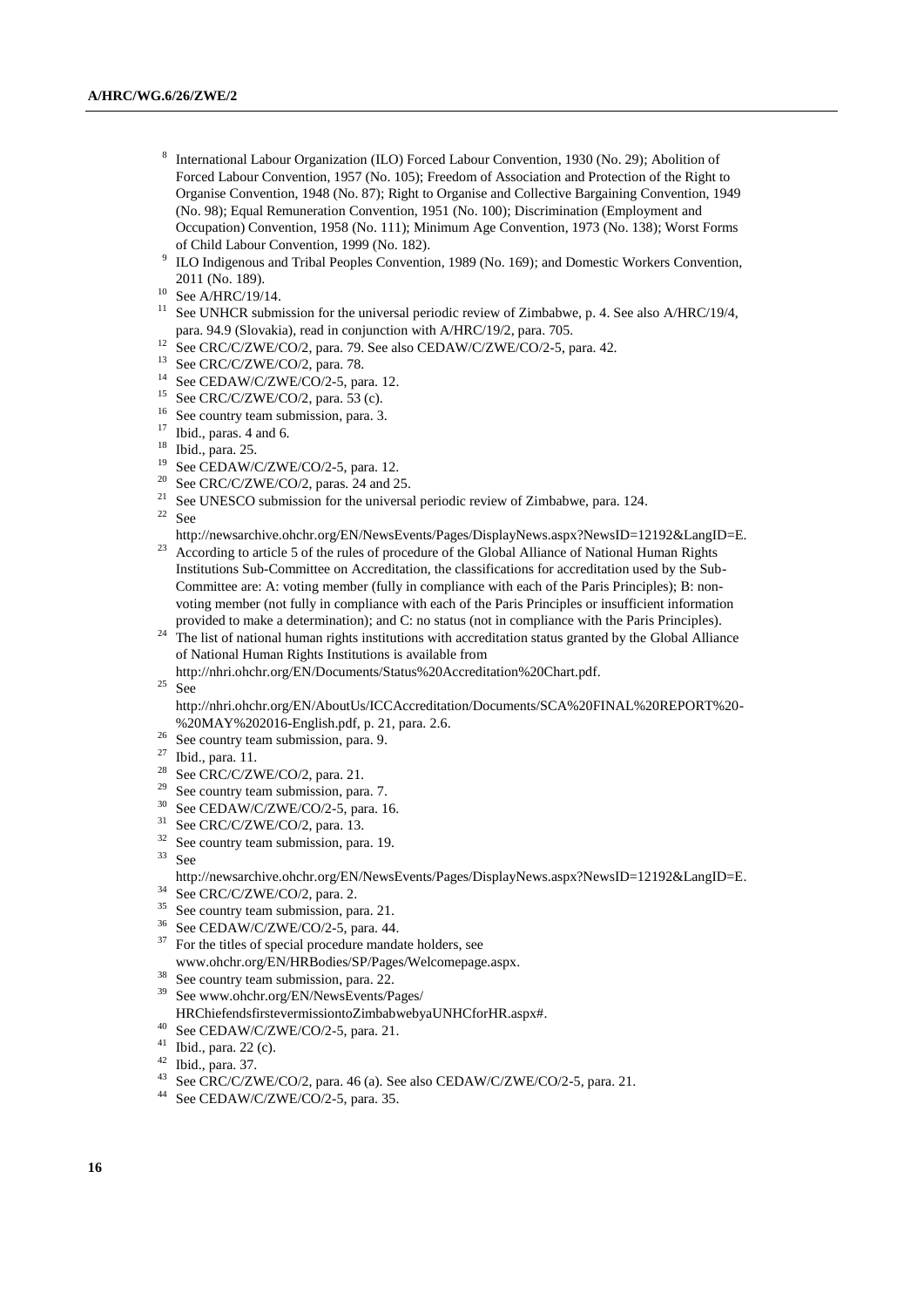- Ibid., para. 36 (d).
- Ibid., para. 35.
- Ibid., paras. 19 and 20.
- See CRC/C/ZWE/CO/2, para. 26.
- Ibid., paras. 48 and 49.
- Ibid., paras. 34 and 35.
- Ibid., para. 36.
- Ibid., paras. 26 and 27.
- <sup>53</sup> See country team submission, para. 33.
- See CRC/C/ZWE/CO/2, para. 77 (g) and (h).
- See country team submission, para. 31.
- See CRC/C/ZWE/CO/2, para. 54.
- See CEDAW/C/ZWE/CO/2-5, para. 23.
- Ibid., para. 24 (f).
- Ibid., para. 23.
- Ibid., para. 23.
- Ibid., para. 23.
- Ibid., para. 24 (e).
- See CRC/C/ZWE/CO/2, para. 46 (b).
- Ibid., paras. 44 (b) and (c). See also CRC/C/ZWE/CO/2, para. 60 (a).
- See CRC/C/ZWE/CO/2, para. 45 (a).
- Ibid., para. 42.
- Ibid., para. 76 (c).
- Ibid., para. 72.
- Ibid., para. 73 (a).
- Ibid., para. 73 (c).
- Ibid., para. 4 (c).
- Ibid., para. 74.
- Ibid, para. 74.
- See CEDAW/C/ZWE/CO/2-5, para. 25.
- Ibid., para. 26 (b). See also CRC/C/ZWE/CO/2, para. 75 (c).
- See CEDAW/C/ZWE/CO/2-5, para. 25.
- See CRC/C/ZWE/CO/2, para. 75 (e). See also CEDAW/C/ZWE/CO/2-5, para. 26 (a) and (e).
- See CRC/C/ZWE/CO/2, para. 44 (d).
- See CEDAW/C/ZWE/CO/2-5, para. 24 (b).
- See country team submission, para. 36.
- See CRC/C/ZWE/CO/2, paras. 76 (a) and 77 (a).
- Ibid., para. 76.
- <sup>83</sup> See country team submission, para. 35.
- See CRC/C/ZWE/CO/2, para. 77 (e) and (f).
- Ibid., para. 77 (d).
- Ibid., para. 33 (a).
- Ibid., para. 40.
- <sup>88</sup> See country team submission, para. 38.
- See CRC/C/ZWE/CO/2, paras. 50 and 51.
- Ibid., para. 52.
- See UNHCR submission, p. 7.
- See CRC/C/ZWE/CO/2, para. 38.
- Ibid.
- <sup>94</sup> See CEDAW/C/ZWE/CO/2-5, para. 27.
- Ibid., para. 28 (a).
- Ibid., para. 27.
- $^{97}$  Ibid., para. 28 (b).
- $\frac{98}{99}$  Ibid., para. 28 (c).
- See country team submission, para. 29.
- <sup>100</sup> See CEDAW/C/ZWE/CO/2-5, para. 31.